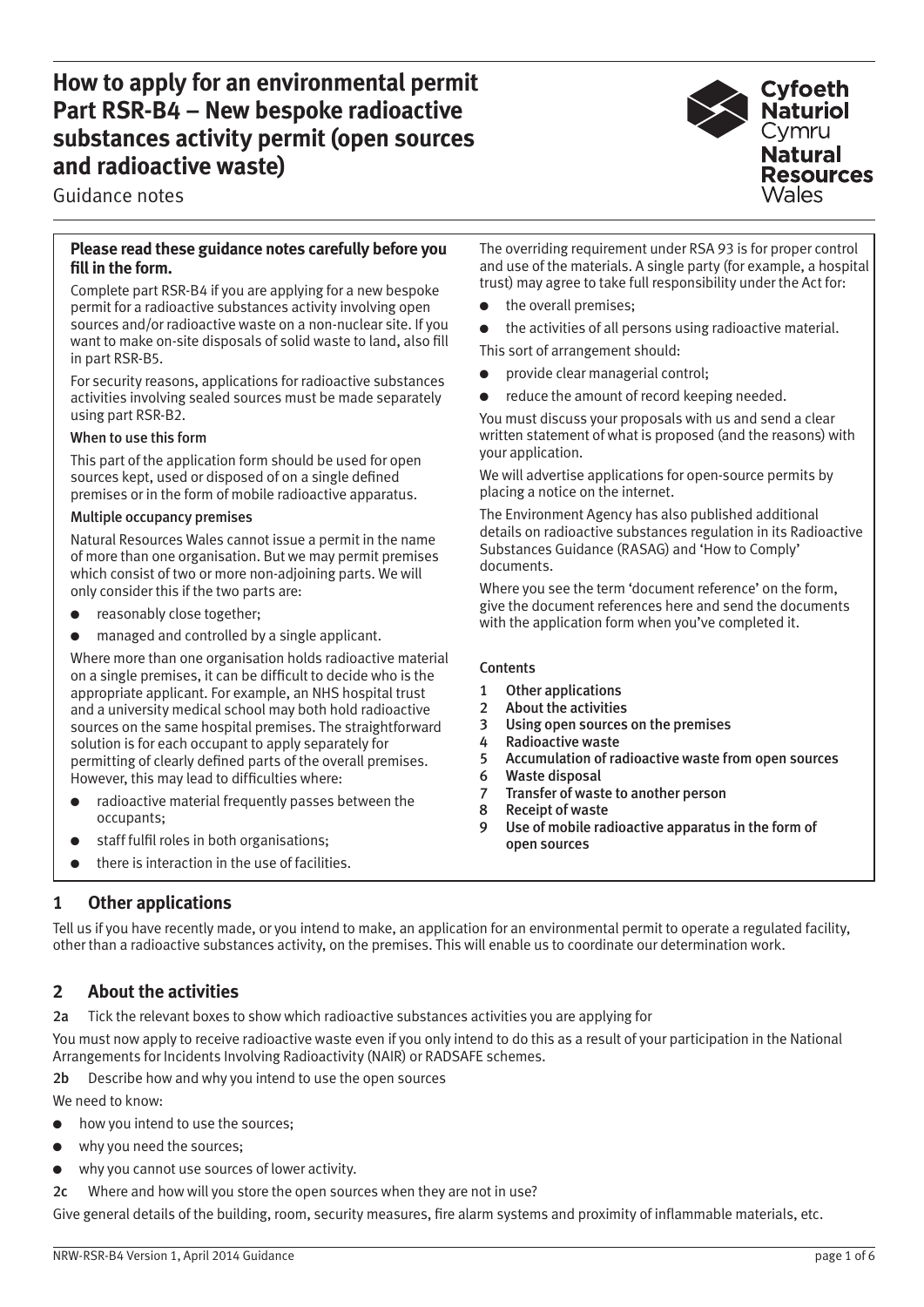# **3 Using open sources on the premises**

Users must apply the principles of 'best available techniques' (BAT) to ensure that they hold only the types and quantities of radioactive material that are reasonably necessary for them to carry out their activities.

List all open sources that you want to keep and use on these premises:

- in order, starting with the highest-activity material and finishing with the lowest-activity material.
- List individually:
- a single radionuclide or a few radionuclides which dominate your usage;
- all alpha-emitting radionuclides.

Where you use small amounts (for example, a few megabecquerels) of similar radionuclides you can opt to permit them as a group. This will give you flexibility. We will include the following open-source groups in new-style permits:

| Total alpha-emitting radionuclides                      | Total beta/gamma (t1/2 >1 y)                              |
|---------------------------------------------------------|-----------------------------------------------------------|
| Total beta/gamma-emitting radionuclides                 | lodine radionuclides                                      |
| Total positron-emitting radionuclides                   | Carbon-14, tritium                                        |
| Total radionuclides                                     | Carbon-14, tritium, iodine-125, phosphorus-32, sulphur-35 |
| Total beta/gamma $(t1/2 \cdot 1$ day)                   | Thorium natural                                           |
| Total beta/gamma (t1/2 1-10 days)                       | Uranium - depleted or natural                             |
| Total beta/gamma $(t1/2 10 \text{ days} - 1 \text{ y})$ | Uranium – enriched                                        |

#### 'Total' means not specified separately.

'Beta/gamma' includes electron capture and auger emission radionuclides.

For example, if you intend to use up to 10 MBq sulphur-35, 5 MBq iodine-125 and 15 MBq phosphorus-32, you can list them as carbon-14, tritium, iodine-125, phosphorus-32, sulphur-35 with a maximum activity 30 MBq.

We will not normally issue permits with groups in other than these ones. If you need to use a different grouping of radionuclides you should include a document giving your proposal and reasons with the application.

You do not need to include radionuclides which are present as a result of radioactive decay of the listed radionuclides.

#### Maximum activity

This column refers to the total activity of the specified radionuclide to be held on the premises at any one time.

#### Estimated usage

Only fill in this column if your monthly usage will exceed the maximum activity of sources held on the premises (for example, where there is a large turnover of radionuclide stock).

#### Radionuclide generators

If you use radionuclide generators (for example, for technetium 99m), we will permit the parent radionuclide. You should enter 'molybdenum-99' in column 1.

#### Using becquerels

You should list activity in SI units (becquerels). Write the prefix kilo-, mega-, giga-, etc. clearly (in full) to minimise the risk of error. For natural thorium and natural and depleted uranium, give their mass in kilograms.

#### Rounding up substances of nominal activity

If you use radioactive substances of nominal activity (particularly with radionuclides of short half-life), you may round up the figure to ensure you do not risk exceeding your permitted limit (even temporarily). If you do round up a figure, please make sure you say how and where you have done this.

For Tc99m generators, multiply the nominal activity (of Mo99) by 5 to cover early delivery and continued use of decaying generators.

#### Details of the materials and how you intend to use them

It is up to you to give us all the information we need to issue your permit. If you give us information which is incomplete or unclear:

- we may not be able to process your application;
- there may be a delay while we ask for more details.

It is important that you use the application form to tell us why you want to hold radioactive materials, and how you will use them. Include radioactive materials that you reasonably expect to hold at any one time over the next 1–2 years. You need not include materials you are confident you can hold under the terms of an exemption order.

We use the information you give us to:

- consider whether the use of radioactive material is justified:
- specify those uses on the certificate;
- set out any special conditions for your premises.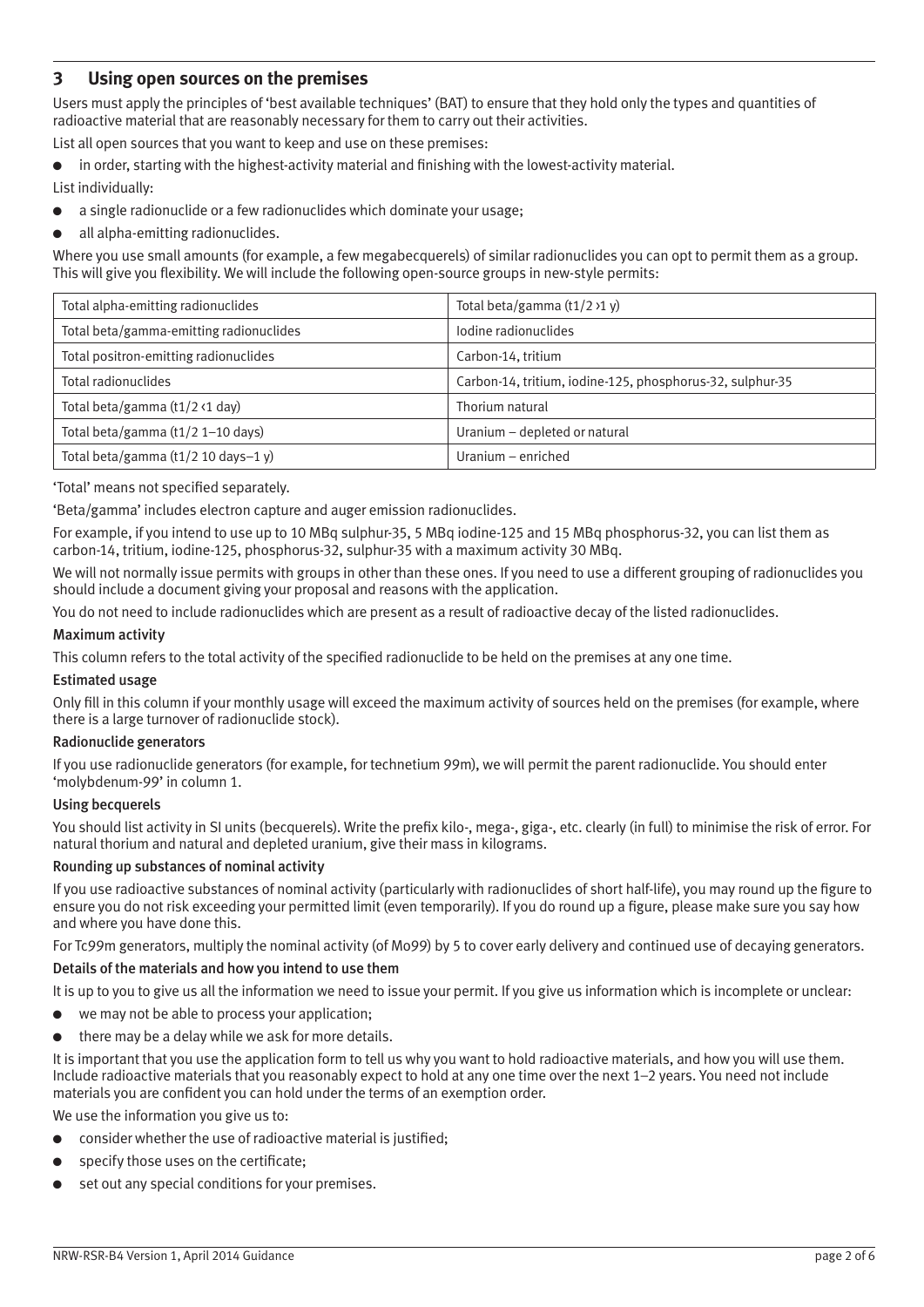# **3 Using open sources on the premises, continued**

### If you hold a mixture of high- and low-activity sources

If you are happy that you hold low-activity materials which are exempt under the conditions of one of the exemption orders, you do not need to include them in your application to permit other sources.

### **4 Radioactive waste**

4a Enclose your assessment of how you plan to use the 'best available techniques' to reduce the amount of radioactive waste you create and have to dispose of

'Best available techniques' (BAT) replaces and is equivalent to the former requirement to assess best practicable means (BPM).

You should describe how you will use BAT for the following aspects, as far as they are relevant to you:

- (a) to minimise the activity of radioactive material kept or used on the premises;
- (b) to minimise the period over which radioactive waste is accumulated;
- (c) to minimise the activity of radioactive waste produced on the premises that will need to be disposed of on or from the premises;
- (d) to minimise the activity of gaseous and aqueous radioactive waste disposed of by discharge to the environment;
- (e) to minimise the volume of radioactive waste disposed of by transfer to other premises; and
- (f) to dispose of radioactive waste at times, in a form, and in a manner so as to minimise the radiological effects on the environment and members of the public.

You should be aware that permits for open source use and disposal also contain other requirements for use of BAT, which you should be prepared to comply with.

4b Do you have an emergency role under the National Arrangements for Incidents Involving Radioactivity (NAIR) or RADSAFE schemes?

Search the internet if you need more information about these schemes.

4c Do you want us to include the standard conditions for organisations taking part in NAIR or RADSAFE on this permit?

If you are a NAIR or RADSAFE respondent we can include in your permit conditions which would enable you to accumulate and dispose of radioactive waste collected as part of the scheme.

### **5 Accumulation of radioactive waste from open sources**

When requested to give details of radionuclides:

- if the waste is mainly made up of a few radionuclides only, you should tell us about each of them;
- you must tell us about all radionuclides that emit alpha radiation;
- if you use just a few megabecquerels of radionuclides that are similar to one another, you can list them as a group.

See section 3 on use of groups. This will allow you some flexibility to use a range of radionuclides without listing each one.

We have issued separate guidance on good practice for accumulation of waste in RASAG.

5a Why do you plan to accumulate radioactive waste?

Explain why you want to accumulate waste from open sources. You should put in place procedures to reduce the amount of waste you accumulate as far as is practical.

5b How do you plan to accumulate radioactive waste?

Explain what facilities and controls you will use to accumulate waste from open sources. Give details of what controls you will use to help keep the waste safe before you dispose of it; for example, security, fire alarms, procedures for preventing fires and segregation of different types of waste.

5c Give the chemical and physical details of the radioactive waste

Describe the types of waste from open sources and what it is made from or composed of.

5d How will you measure the activity of all the types of the radioactive waste?

Outline the principal steps in the estimation or analysis of waste from open sources, including type of radiation detection; for example, liquid scintillation counter.

5e, 5f, 5g Give the following details of the gaseous, aqueous or organic liquid waste you will accumulate

Give the maximum activity and volume of the relevant waste types you will hold at any one time; also the maximum time you will hold the waste for. Different radionuclides or types of waste may need different periods.

5h Give the following details of the very low-level waste (VLLW) you will accumulate

Very low-level waste (VLLW) means:

 $\bullet$  radioactive waste which can be disposed of with municipal, commercial or industrial waste, each 0.1m<sup>3</sup> of waste containing less than 400 kilobecquerels (kBq) of total activity and single items containing less than 40 kBq of total activity.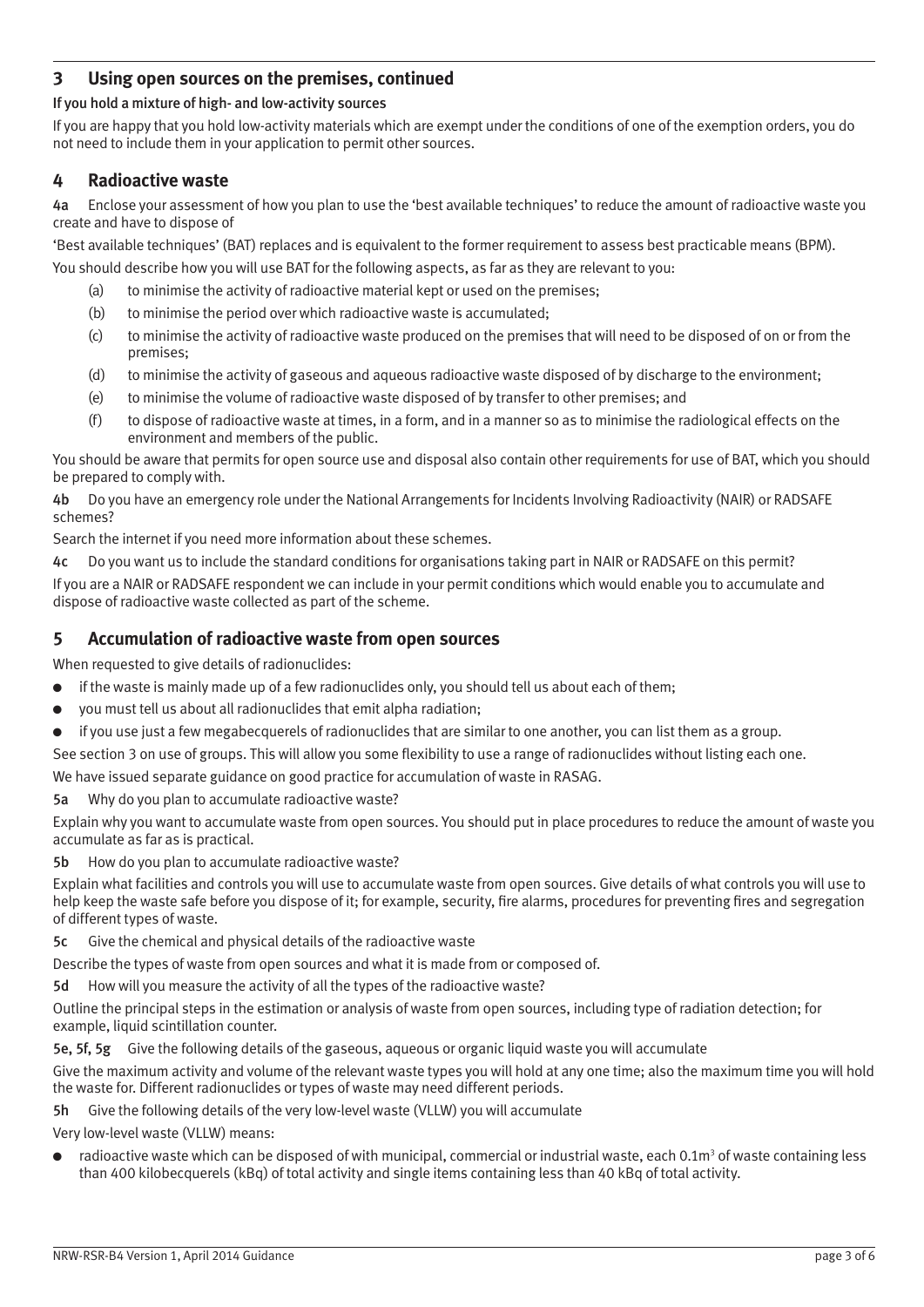# **5 Accumulation of radioactive waste from open sources, continued**

For wastes containing carbon-14 or hydrogen-3 (tritium):

- $\bullet$  in each 0.1m<sup>3</sup>, the activity limit is 4,000 kBq for carbon-14 and hydrogen-3 (tritium) taken together; and
- for any single item, the activity limit is 400 kBq for carbon-14 and hydrogen-3 (tritium) taken together.

Note that in assessing whether radioactive waste can be disposed of with municipal, commercial or industrial waste, the nonradioactive properties of the waste must be considered.

In a few cases (where volumes of VLLW exceed 50 m<sup>3</sup> per year, e.g. major decontamination of a former radium luminising site), it is necessary for different limits and further consideration to be given to disposal of VLLW. Our guidance on disposing of radioactive waste to landfill gives more details.

We will not permit direct inputs of radioactive waste to groundwater (for example, a discharge to a borehole that extends down to or into the water table). If you are proposing to dispose of radioactive waste into the ground (for example, a discharge to a soakaway that is not directly connected to the saturated zone):

- you should also tell us about any non-radioactive pollutants in the waste;
- we strongly advise you to talk to us before completing this form.

We may permit an environmental study involving the input of radioactive material to groundwater subject to strict controls and provided it is for scientific purposes to characterise, protect or remediate bodies of water.

The normal accumulation period permitted for VLLW is two weeks as it is usually disposed of with regular refuse collections. If you need longer before you dispose of it you should tell us why you need the extra time.

#### Low-level solid waste other than VLLW

5i Give the following details of low-level solid waste (other than VLLW) you will accumulate

Give the maximum activity and volume of the LLW other than VLLW you will hold at any one time. Also give the maximum time you will hold the waste for. Different radionuclides or types of waste may need different periods.

### **6 Waste disposal**

#### Discharge of radioactive gas or aqueous liquid and incineration of waste on the authorised premises

6a Indicate which discharge points or routes you plan to use

We need to know which routes to permit.

- 6b Provide your assessment of the risk of radiation from the waste you plan to discharge
- This is called a 'radiological assessment'.

You should assess the potential dose of radiation to the individuals who are likely to receive the highest radiation dose but are not involved in your work with radioactive substances. You must show your calculations.

For each gaseous discharge point you should give details of:

- the height of the discharge point above the ground;
- the height of the discharge point above the highest part of the nearest building;
- the rate that gases are discharged:
- details of any filters on the discharge system;
- how you plan to measure or assess the activity of the waste;
- the number of days a year you intend to make discharges.

For each aqueous discharge route you should give details (as relevant) of:

- the name of any water body you plan to release into;
- whether any water body is a lake, pond or estuary;
- the ordnance survey national grid reference of the discharge point;
- the name and ordnance survey national grid reference of any sewage treatment works receiving the discharge;
- the total volume of water you plan to release;
- how you plan to measure or assess the activity of the waste:
- the number of days a year you intend to make discharges;
- details of disposal of any sludges or solids resulting from aqueous waste.
- For each incinerator on your premises to be used for radioactive waste you should give details of:
- the Natural Resources Wales reference number of the environmental permit;
- the height of the discharge point above the ground:
- the height of the discharge point above the highest part of the nearest building;
- details of any filters on the discharge system;
- the maximum volumes of organic liquid and solid wastes that you plan to burn in a day and a month;
- the number of days a year you plan to make discharges;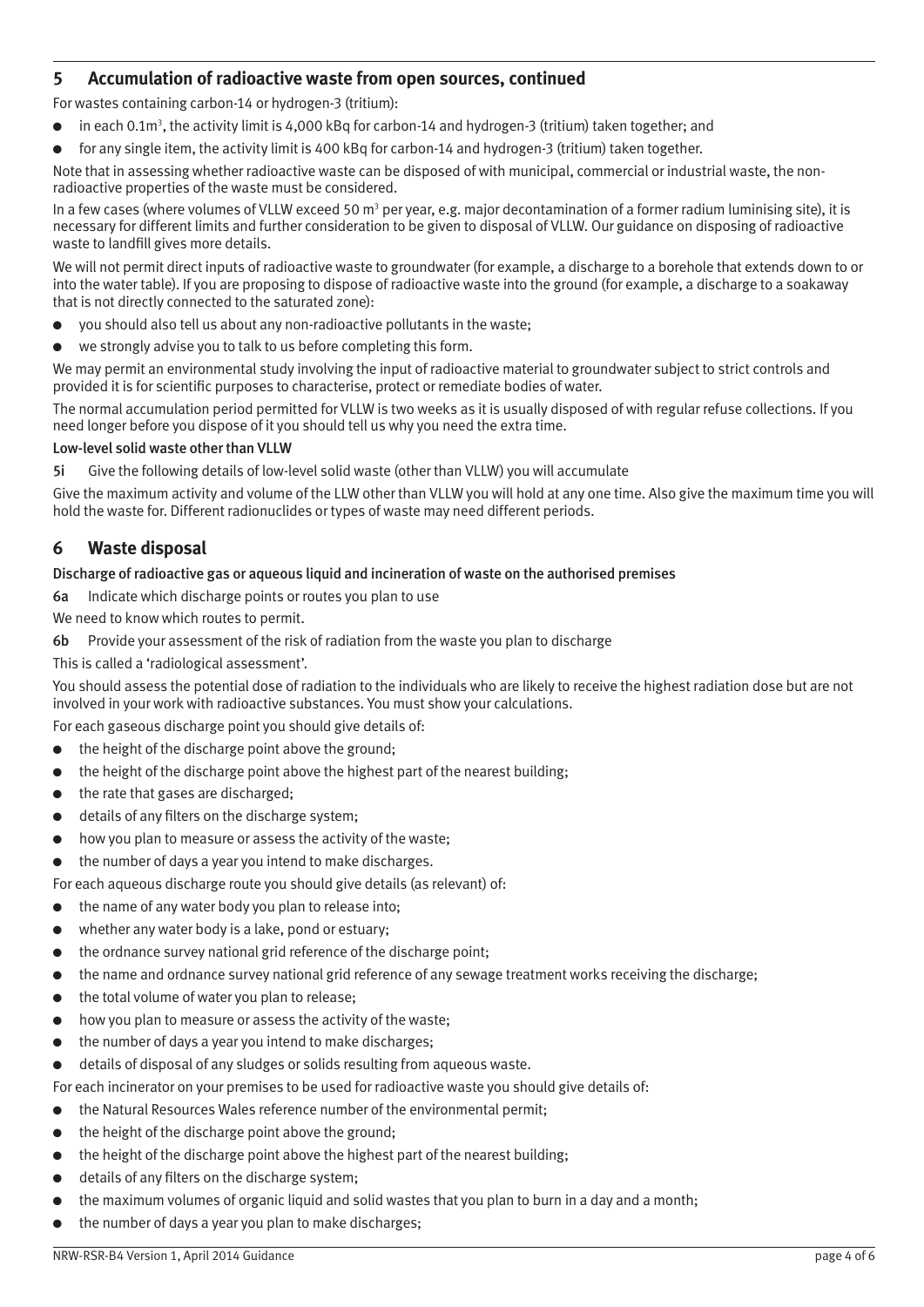### **6 Waste disposal, continued**

- how you plan to measure or assess the activity of ash and the solids from your filter system;
- how you plan to dispose of ash and the solids from your filter system.

You may describe and quantify your assessment of the radiological impact of the waste management practices you propose in ways which best suit you and your circumstances. But you must make clear the approach you have adopted, any underpinning assumptions and the dose estimates you conclude.

The Environment Agency has developed an initial radiological assessment tool which we use when determining applications. The underpinning science is published and freely available in the following documents:

Science Report SC030162 Initial Radiological Assessment Methodology – Part 1 User Report April 2006 http://publications.environment-agency.gov.uk/epages/eapublications.storefront – search on ISBN 1844325423.

Science Report SC030162 Initial Radiological Assessment Methodology – Part 2 Methods and Input Data April 2006 http://publications.environment-agency.gov.uk/epages/eapublications.storefront – search on ISBN 1844325431.

We use a spreadsheet tool based on this methodology which is available from our Permitting Centre.

If you use our tool to support your application, you should confirm the input data you have used and the output from the tool. Providing a hard copy of the completed spreadsheet is the most straightforward way to do that.

We use the tool to do a screening assessment for the impact on both human health and non-human species. You need not include an estimate of the impact on non-human species in your application; we will continue to do that, so that we can confirm that the combined challenges to relevant sites are not significant.

6c State the limits you need for discharge of gaseous waste

You should give the daily and annual maximums for each radionuclide or group of radionuclides.

6d State the limits you need for discharge of aqueous waste

You should give the monthly maximum for each radionuclide or group of radionuclides.

#### Disposal of waste by incineration on the premises

6e What type(s) of incinerator do you have on the premises?

Give the make, model number, capacity and date of installation.

6f What will you do if your incinerator breaks down?

You should state your plans, including what will happen to waste already created.

6g Give the following details of organic liquid and solid waste you will incinerate

You should give the daily and annual maximums for each radionuclide or group of radionuclides.

### **7 Transfer of waste to another person**

### Organic liquid and solid waste

7a Provide a description of your arrangements for transferring radioactive waste to another person

Explain the arrangements you have made to transfer your radioactive waste to another person. You should describe the waste types, how and why they arise, why you have chosen those, who you intend to transfer the waste to and what you expect them to do with it.

7b Give the following details of your plans to transfer organic liquid waste

You should give the annual maximum for each radionuclide or group of radionuclides.

7c Give the following details of your plans to transfer solid waste excluding VLLW

You should give the specified information for each radionuclide or group of radionuclides. Only complete the final column if the waste is not VLLW and is transferred to be landfilled directly.

7d Confirm whether you have contracts in place for another organisation to receive all of your organic liquid and solid waste (excluding VLLW)

The operator consigning organic liquid and solid waste (excluding VLLW) must have in place contracts with a waste disposal/storage company or companies to dispose of all of the waste. (It is acceptable to establish a contract or contracts with a waste disposal company. It is not necessary to specify any particular site which will receive the waste.) These contracts and transfer records should be available for inspection by Natural Resources Wales, either at the application stage or any subsequent stage of regulatory activity.

You should provide evidence that you have contractual arrangements in place to do this, or, where disposal may not take place for some time, that such contractual arrangements can be put in place. This may take the form of a letter of agreement in principle from a waste recipient to accept waste.

To ensure the previous level of transparency under RSA 93 is maintained, we will include in new permits for sites that receive waste for final disposal a condition requiring operators to inform their local authority before they first receive waste from any new consignor. This condition will also be added to existing permits before operators of such disposal facilities accept radioactive waste from a new consignor. Operators should inform the local authority of the origin and nature of the radioactive waste before the first waste is received from a new consignor.

7e Describe contingency arrangements should your planned transfer routes for organic liquid or solid waste become unavailable

You should state your plans, including what will happen to waste already created.